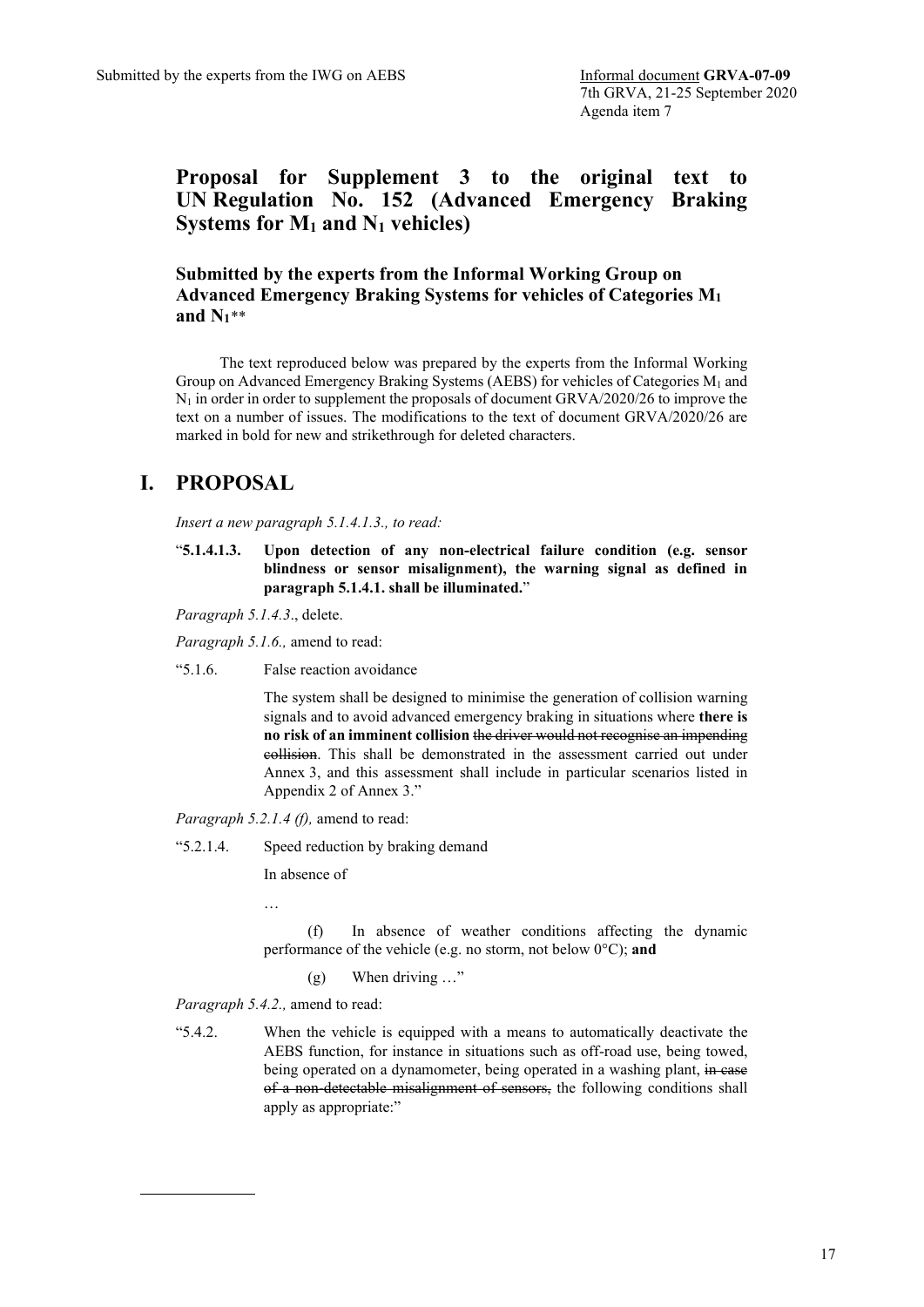*Insert a new Paragraph 5.4.2.3.*, to read:

"**5.4.2.3. Where automatic deactivation of the AEBS function is a consequence of the driver manually switching off the ESC function of the vehicle, this deactivation of the AEBS shall require at least two deliberate actions by the driver.**"

*Paragraph 5.5.7.,* amend to read:

"5.5.7. When the driver is provided with an optical warning signal to indicate that the AEBS is temporarily not available, for example due to inclement weather conditions, the signal shall be constant and yellow in colour. The failure warning signal specified in paragraph 5.5.4. above may be used for this purpose."

Paragraph 6.1.1.1., amend to read (including in the footnote):

" $6.1.1.1.$  The road test surface shall have a nominal<sup>3</sup> peak braking coefficient (PBC) of at least 0.9. unless otherwise specified. when measured using either:

…

Footnote 3: The "nominal" value is understood as being the minimum theoretical target value."

*Insert a new paragraph 6.1.6.,* to read:

"**6.1.6. At the request of the manufacturer and with the agreement of the Technical Service tests may be conducted under deviating test conditions (suboptimal conditions, e.g. on a not dry surface; below the specified minimum ambient temperature), whilst the performance requirements are still to be met.**"

*Paragraph 6.4.*, amend to read (including the addition of one column in each table):

"6.4. Warning and Activation Test with a Stationary Vehicle Target

The subject vehicle …

…

… in stationary target scenario

| Maximum mass | Mass in running order | <b>Tolerance</b> |
|--------------|-----------------------|------------------|
|              |                       | $+2/-0$          |
|              |                       | $+0/-2$          |
|              | ht                    | $+0/-2$          |

All values in  $km/h$  with a tolerance of  $+0/2$  km/h

… in stationary target scenario

| Maximum mass | Mass in running order | <b>Tolerance</b> |
|--------------|-----------------------|------------------|
|              |                       | $+2/-0$          |
| 38           |                       | $+0/-2$          |
| 60           | bι                    | $+0/-2$          |

All values in km/h with a tolerance of  $+0/2$  km/h

The functional part …".

*Paragraph 6.5.*, amend to read (including the addition of one column in each table):

"6.5. Warning and Activation Test with a Moving Vehicle Target

The subject vehicle …

Tests shall be conducted with a vehicle travelling at 30 and 60 km/h speeds shown in tables below for respectively  $M_1$  and  $N_1$  categories and target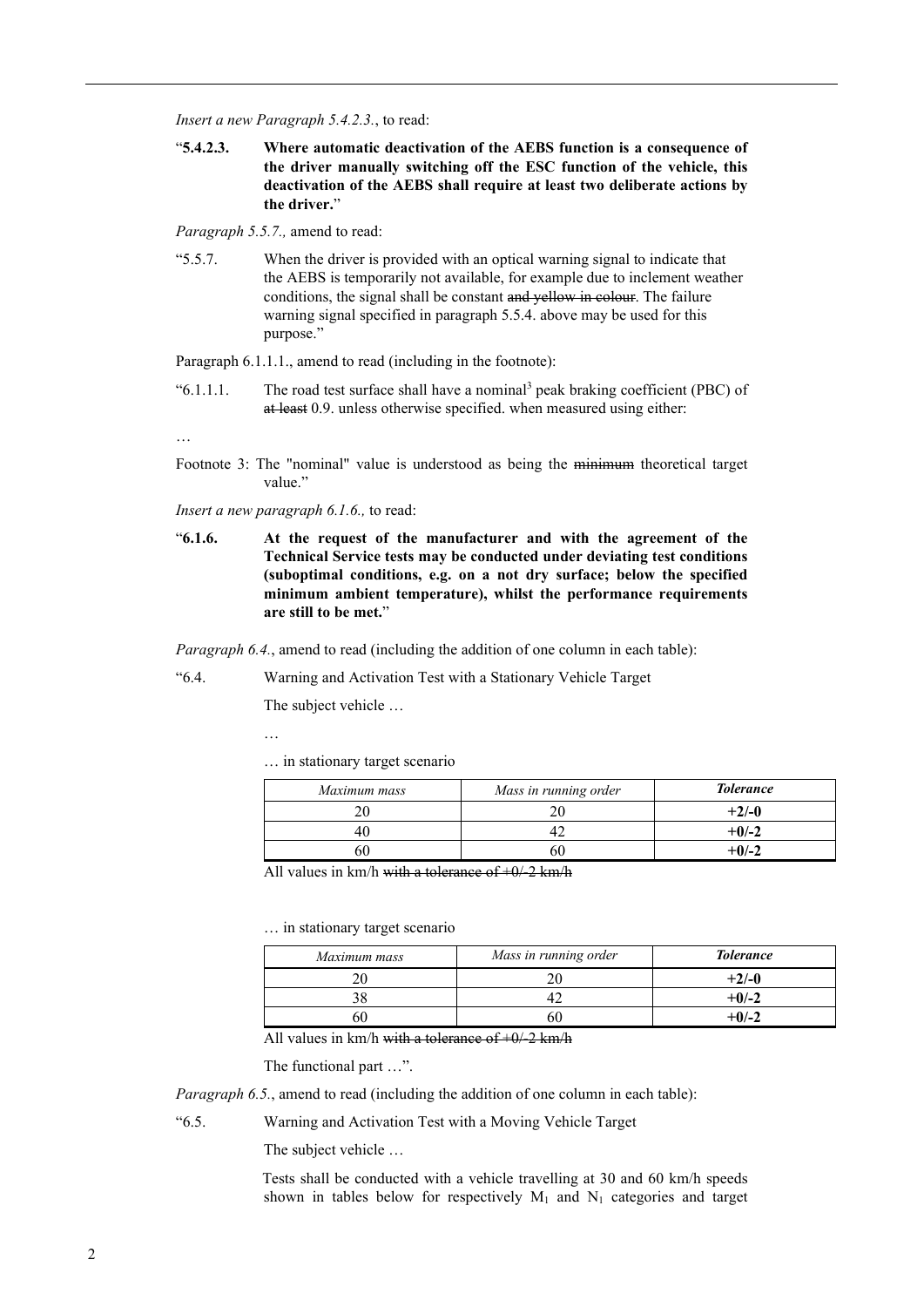travelling at 20 km/h (with a tolerance of  $+0/-2$  km/h for both the subject and the target vehicles). If this is deemed justified, …

… in moving target scenario

| Maximum mass | Mass in running order | <b>Tolerance</b> |
|--------------|-----------------------|------------------|
|              |                       | $+2/-0$          |
| ነሀ           | 60                    | $+0/-2$          |

All values in km/h with a tolerance of  $+0/2$  km/h

… in moving target scenario

| Maximum mass | Mass in running order | <b>Tolerance</b> |
|--------------|-----------------------|------------------|
|              |                       | $+2/-0$          |
|              |                       | $+0/-2$          |

All values in km/h with a tolerance of  $+0/2$  km/h

The functional part …".

*Paragraph 6.6.1.*, amend to read (including the addition of one column in each table):

"6.6. Warning and Activation Test with a Pedestrian Target

6.6.1. The subject vehicle …

…

The pedestrian target shall travel in a straight line perpendicular to the subject vehicle's direction of travel at a constant speed of 5 km/h **+0/-0,4 ±** 0.2 km/h, starting not before the functional part of the test has started. The pedestrian target's positioning shall…

… in pedestrian target scenario

| Maximum mass | Mass in running order | <b>Tolerance</b> |
|--------------|-----------------------|------------------|
|              |                       | $+2/-0$          |
|              |                       | $+0/-2$          |
|              |                       | +0/-2            |

All values in km/h with a tolerance of  $+0/2$  km/h

… in pedestrian target scenario

| Maximum mass | Mass in running order | <b>Tolerance</b> |
|--------------|-----------------------|------------------|
|              |                       | $+2/-0$          |
|              |                       | $+0/-2$          |
|              |                       | +0/-2            |

All values in km/h with a tolerance of  $+0/2$  km/h

From the start…"

*Annex 3, Appendix 2*

*Move the definitions as a new introductory paragraph,* to read:

"The manufacturer shall provide …

… of each scenario shall be used as guidance if the Technical Service deems a demonstration of the scenario necessary.

**(a) Definition of overlap ratio between the subject vehicle and the related vehicle**

**Overlap ratio between the subject vehicle and the related vehicle is calculated by the following formula.**

**Roverlap = Loverlap / Wvehicle \* 100** 

**Where:**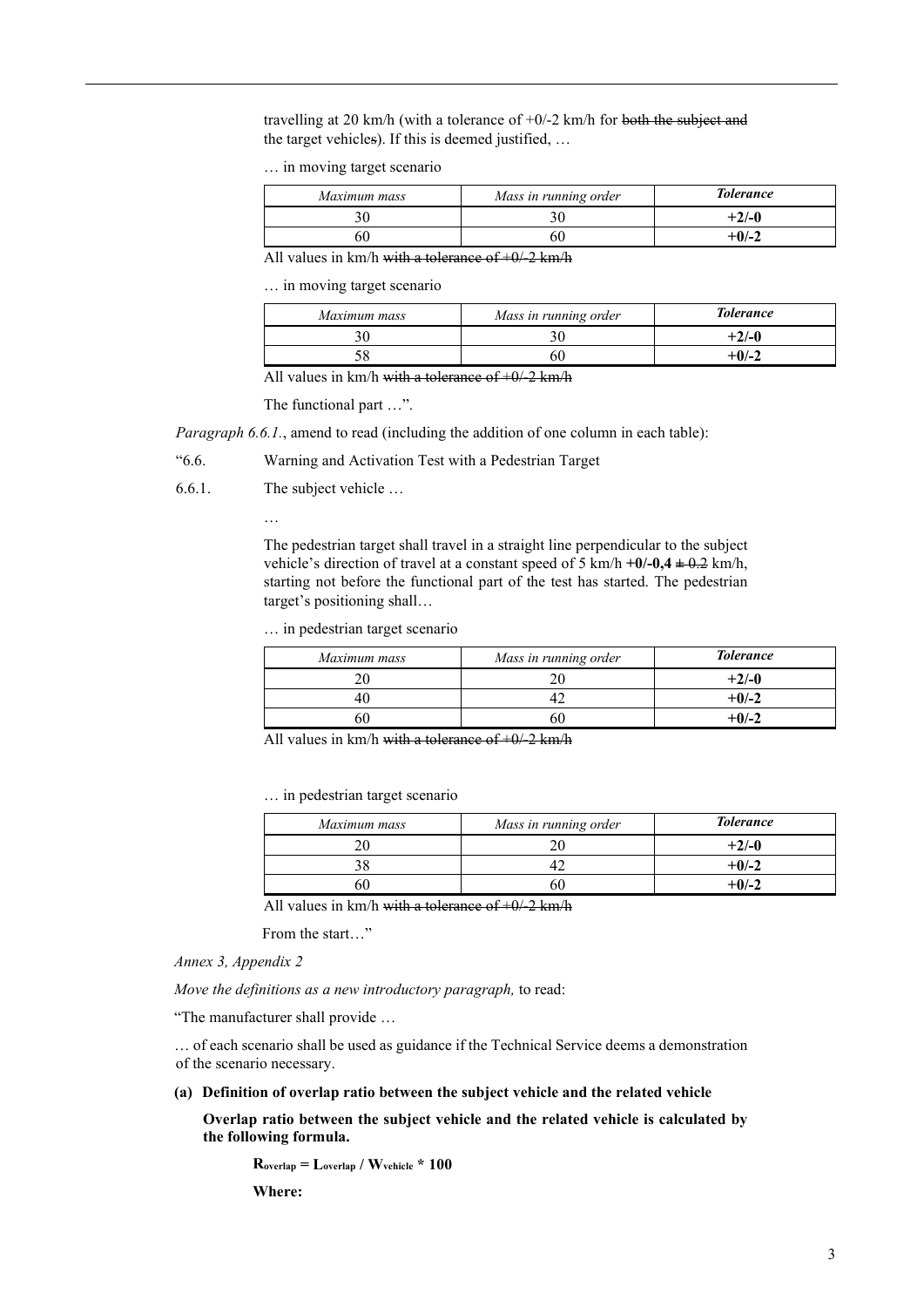**Roverlap : Overlap ratio [%]**

- **Loverlap : Amount of overlap between extended lines of the width of the subject vehicle and the related vehicle [m]**
- **Wvehicle : Width of the subject vehicle [m] (sensors, devices for indirect vision, door handles and connections for tyre‑pressure gauges are not included when measuring the width of the vehicle)**
- **(b) Definition of offset ratio between the subject vehicle and the stationary object**

**Offset ratio between the subject vehicle and the stationary object is calculated by the following formula.**

**Roffset = Loffset / (0.5\*Wvehicle) \* 100** 

**Roffset : Offset ratio [%]**

- **Loffset : Amount of offset between the centre of the subject vehicle and the centre of the stationary object, and the direction of offset to the driver's seat side is defined as plus (+) [m]**
- **Wvehicle : Width of the subject vehicle [m] (sensors, devices for indirect vision, door handles and connections for tyre‑pressure gauges are not included when measuring the width of the vehicle)**

…"

*Paragraph 1.2*., amend to read:

"Scenario 1: Left turn or Right turn at the intersection

…

1.2. An example of the detail scenario:

The subject vehicle …

The TTC to the oncoming vehicle is not more than 1.7 seconds at when the wrap **overlap** ratio between the subject vehicle and the oncoming vehicle becomes 0%.

# **Figure 1: LEFT TURN OR RIGHT TURN AT THE INTERSECTION (A) DRIVING ON RIGHT SIDE OF THE ROAD**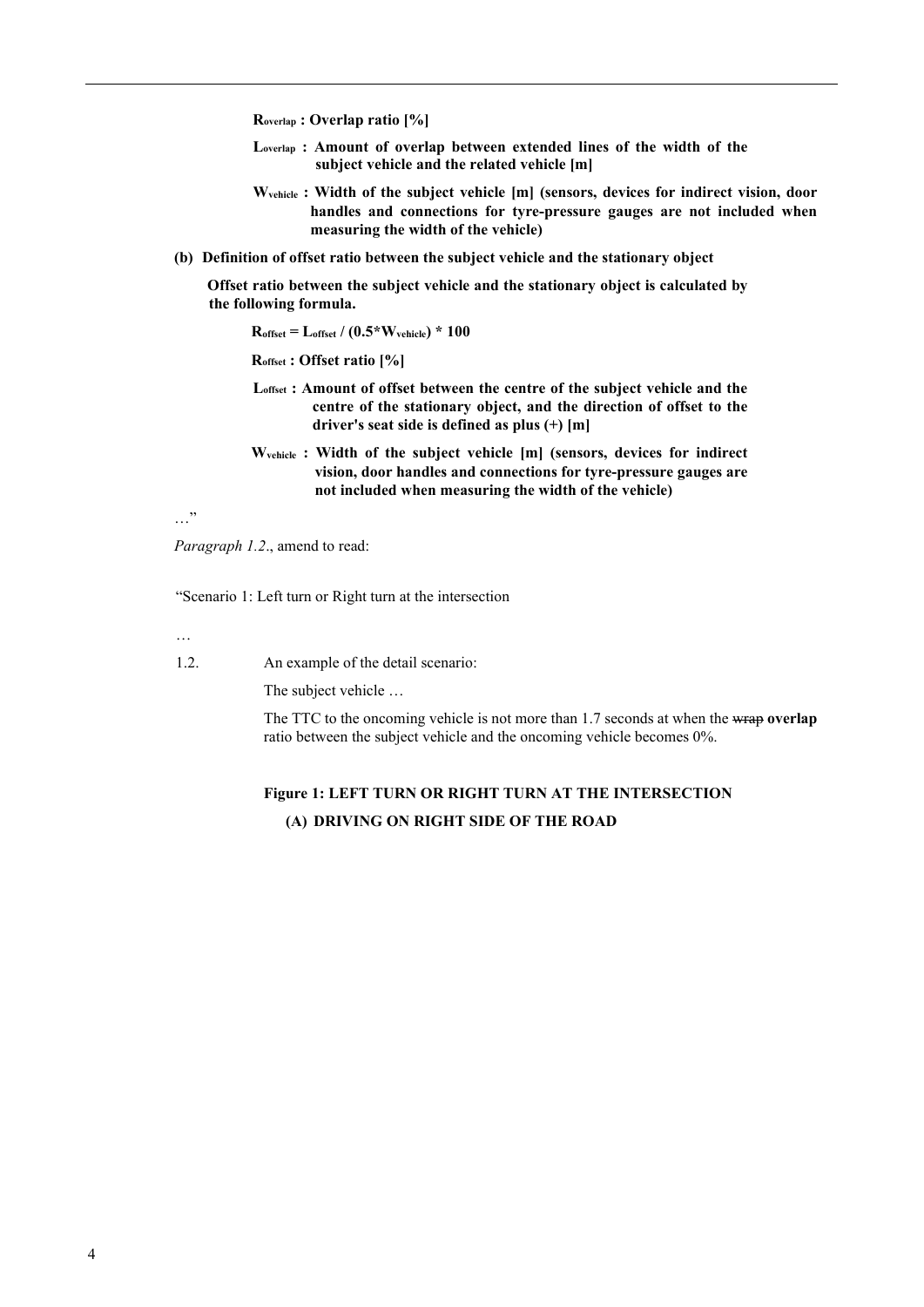

### **(B) DRIVING ON LEFT SIDE OF THE ROAD**



*Paragraph 2.2*., amend to read:

"Scenario 2: Right turn or Left turn of a forward vehicle

- …
- **2.2.** An example of the detail scenario:

Both the forward vehicle and …

The TTC to the forward vehicle is not more than 2.5 seconds at when the wrap **overlap** ratio between the subject vehicle and the forward vehicle becomes 0%."

Figure 2: right turn or left turn of a forward vehicle

(A) Driving on right side of the road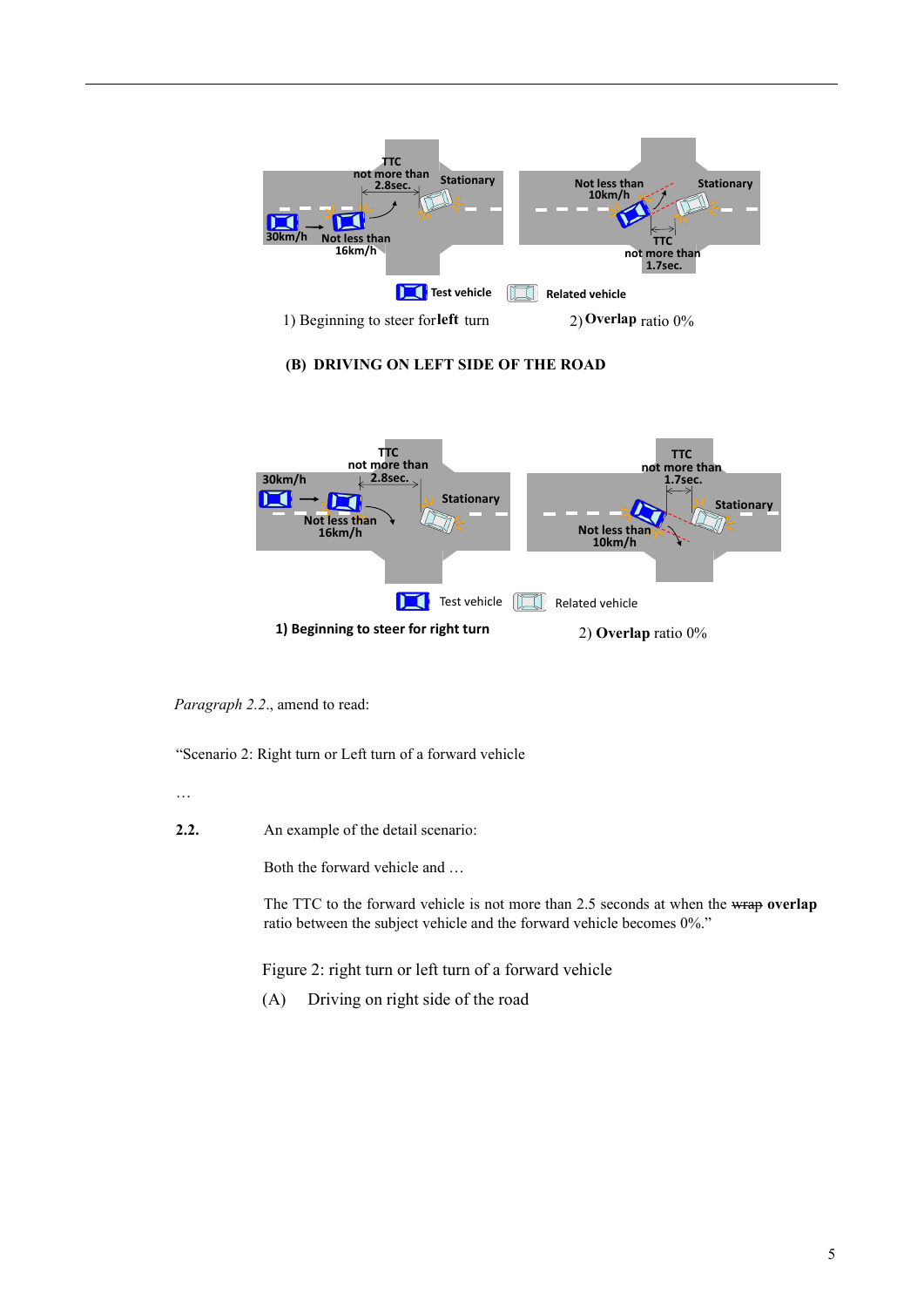

*Paragraph 3.2*., amend to read:

"Scenario 3: Curved road with guard pipes and a stationary object

…

3.2. An example of the detail scenario:

The subject vehicle drives …

The TTC to the stationary object is not more than 1.1 second at when the wrap **overlap** ratio between the subject vehicle and the stationary vehicle becomes 0%, or at when the offset ratio between the subject vehicle and the centre of the stationary pedestrian target or the stationary bicycle target becomes -100%.

Note: offset ratio between the subject vehicle and the stationary object is calculated by the following formula.

 $R_{\text{offset}} = L_{\text{offset}} / (0.5*W_{\text{vehicle}}) * 100$ 

R<sub>offset</sub>: Offset ratio [%]

L<sub>offset</sub>: Amount of offset between the centre of the subject vehicle and the centre of the stationary object, and the direction of offset to the driver's seat side is defined as plus  $(+)$  [m]

W<sub>vehicle</sub>: Width of the subject vehicle [m]

# **II. JUSTIFICATIONS**

#### **A. Response to failures**

Proposal to move the current paragraph 5.1.4.3. up as a  $3<sup>rd</sup>$  subparagraph of 5.1.4.1.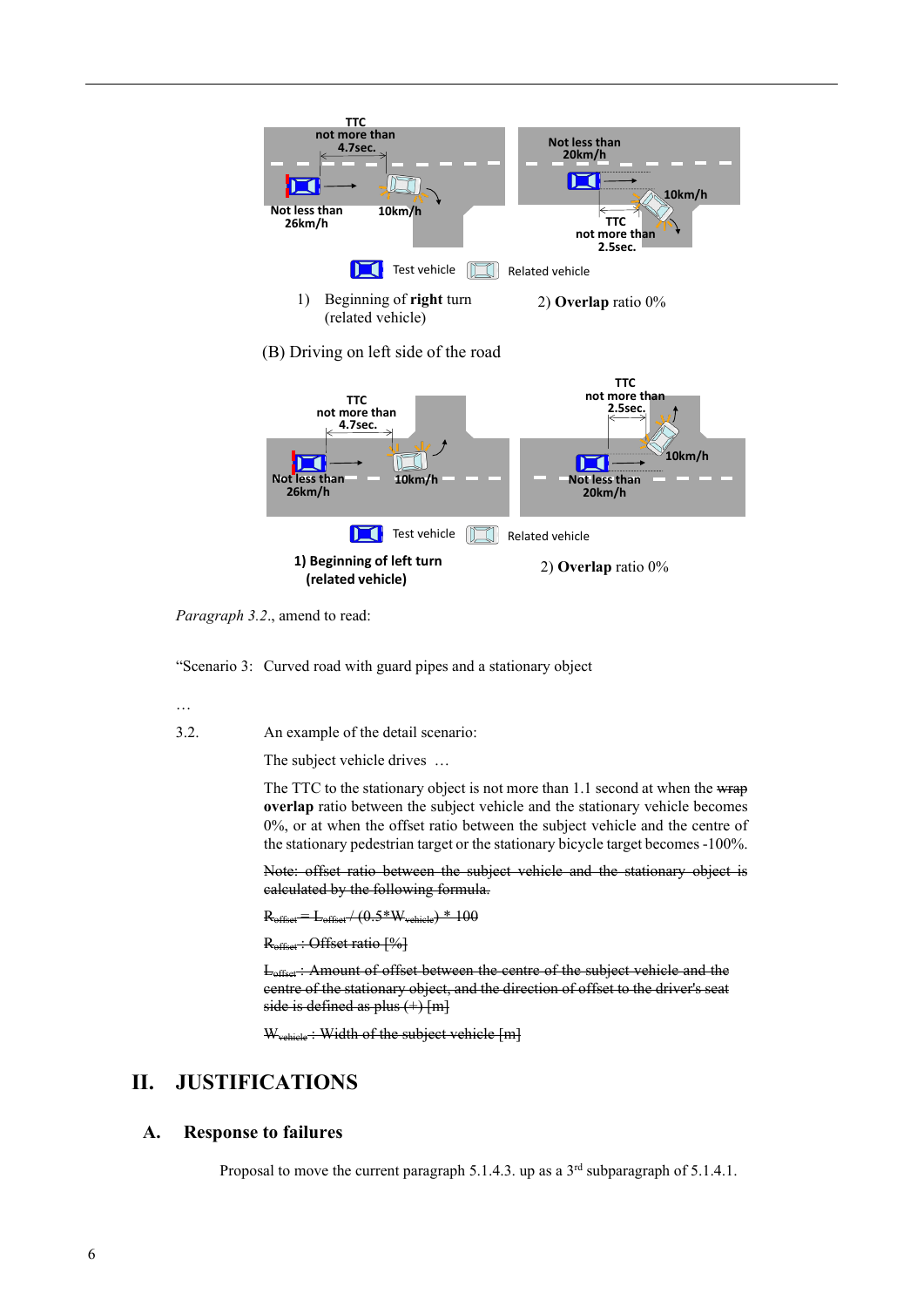The latter states that any failure that leads the system to no longer meet the requirements, shall be indicated to the driver. The following sub-paragraphs address the individual failure response to an electrical failure  $(5.1.4.1.1.)$  to a delayed initialization  $(5.1.4.1.2.)$  and the third sub-paragraph should be non-electrical failure conditions (which is currently a separate paragraph).

### **B. Paragraph 5.1.6. – False reaction avoidance**

This amendment aims to clarify that warning or emergency brakings shall not be given in situations where the driver would not assess the situation to be critical. With the original wording "where the driver would not recognise an impending collision" it could be misunderstood that interventions were only justified where the criticality of a situation was obvious to the driver, which is not always the case.

#### **C. Sensor misalignement (paragraph 5.4.2.)**

This provision is already covered by the new paragraph 5.1.4.1.3.: need to avoid confusion with the warning.

#### **D. Automatic deactivation (paragraph 5.4.2.3.)**

- ESC is well accepted by drivers.
- There is no known evidence that drivers switch off ESC just in order to be able to deactivate AEBS.
- Depending on the vehicle and its operating use cases, switching off AEBS when ESC is deactivated can be the safest strategy, because the AEBS cannot detect each any every circumstance that indicates unsuitable conditions, it needs that input by the driver.
- This proposal keeps the logics of AEBS deactivation strategy

# **E. Delete the mandatory yellow colour for signaling AEBS temporary deactivation (paragraph 5.5.7.)**

Proposal to avoid a confusion by the driver of the conditions of paragraph 5.4.3. (AEBS deactivation) and of paragraph 5.5.7. (function not available).

# **F. Test track PBC (Peak Braking Coefficient)**

Paragraph 6.1.1.1.: "at least" in the sentence and "minimum" in the footnote3 should be erased.

Since it is the provisions regarding road to be used in other tests ( R140 / R78), PBC value should be in the same sentence as the R140 / R78 in accordance with GTR3 / GTR8.

As a practical issue according to ASTM, there are several test surfaces that do not exceed a PBC value of 0.9 per year check. Taking into account this, the simple wording "nominal" is suitable according to ASTM method.

# **G. Permitting deviating test conditions (paragraph 6.1.6.)**

This amendment aims to carry over the amendment to UN-R79 ACSF B1 already adopted by GRVA-04, which reads "At the manufacturer's discretion and with the agreement of the Technical Service, a lane with a width of less than 3.5 m may be used, if the correct function of the system on roads with wider lanes can be demonstrated.", to the AEBS Regulation as well.